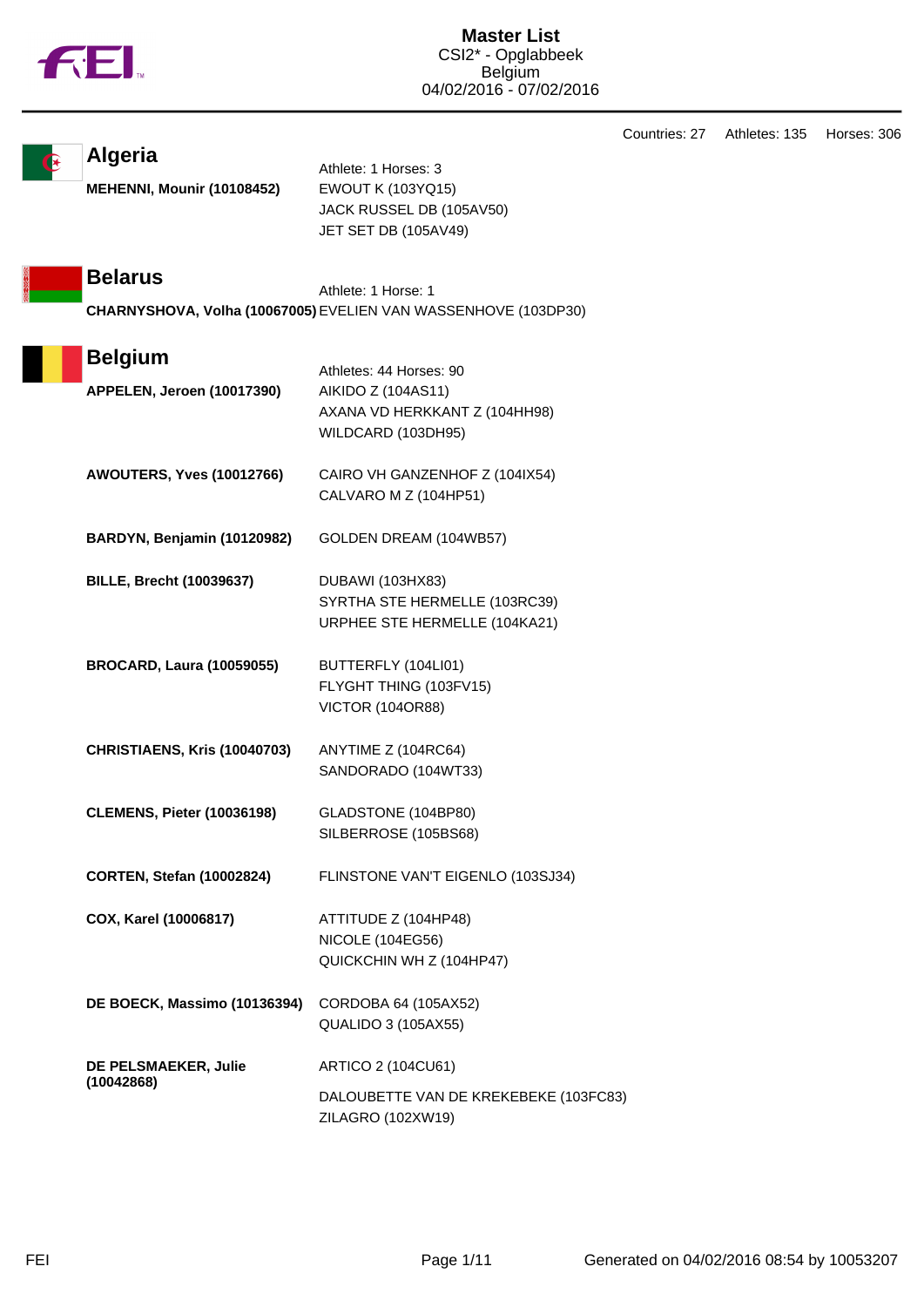

| <b>DEVOS, Wouter (10008946)</b>                           | EMPORIO VAN T HOLEINDE (102NP29)<br>TONIK HERO (102NP24)                                       |
|-----------------------------------------------------------|------------------------------------------------------------------------------------------------|
| GERYL, Perry (10002512)                                   | CAN REMEMBER (103RV83)<br>COCAINE (103YE26)<br>ISOLDE VD HEFFINCK (104RW70)                    |
| <b>GEUKENS, Jan (10059438)</b>                            | GRANNY DE GOEDEREEDE (103LI12)<br>HITCHCOCK DE GOEDEREEDE (103OJ34)                            |
| GOOSSENS, Brecht (10025400)                               | ERANO (104TD45)<br>GOODWILL (103QN34)<br>THE FREAK 3 (103WQ67)                                 |
| <b>HENDRICKX, Dominique</b><br>(10001133)                 | ARTEMISE DU HOUSSOIT (103TA80)<br>BACARDI LES HAUTS (104AB94)<br>ULVANO DE SARTON (105AH81)    |
| <b>JANSSENS, Jordy (10046302)</b>                         | GALIATHO Z (104LI10)                                                                           |
| <b>KOENTGES, Klaas (10026041)</b>                         | QUINCY VD LAARSEHEIDE Z (103XF21)                                                              |
| LAENEN, Cleo (10089864)                                   | GILLDUKESKE Z (105BF41)<br>TEMPO DES LUTHIERS (104WE24)                                        |
| LAMBOTTE, Quentin (10061714)                              | <b>BASHA (105BG71)</b><br>IN THE MOOD (104SL06)                                                |
| LAMBRECHT, Vincent (10003045) BOGOTA (103VU20)            | COOPER VAN DE HEFFINCK (102ZN41)<br>HONOUST LADY (103YI48)                                     |
| MAENHAUT, Jolien (10035967)                               | CRAWFORD FL (104IF50)<br>GONDOR VAN TONGEREET (103TK93)                                        |
| MERCENIER, Gauthier (10059380) IKAR DEL PIERIRE (103WF99) | PRINTEMP DES COEURIES (103SN61)<br>UPPER CLASS HERO (102WX02)                                  |
|                                                           | MEYNAERTS, Laurens (10033200) GITTA VAN DE WEZELSEHEIHOEVE (103RV80)                           |
| PALM, Thibault (10072240)                                 | QUALITO PRIMEROS Z (105BL75)                                                                   |
| <b>PATTEET, Gudrun (10001508)</b>                         | CALYPSO VAN DE ZUUTHOEVE (105BE67)<br>SEA COAST B52 F Z (104TG34)<br>SEA COAST FERLY (103IM34) |
| <b>PROUVE, Bert (10000853)</b>                            | EBANO (103EX03)<br>HAVANA PROVA (103XV51)                                                      |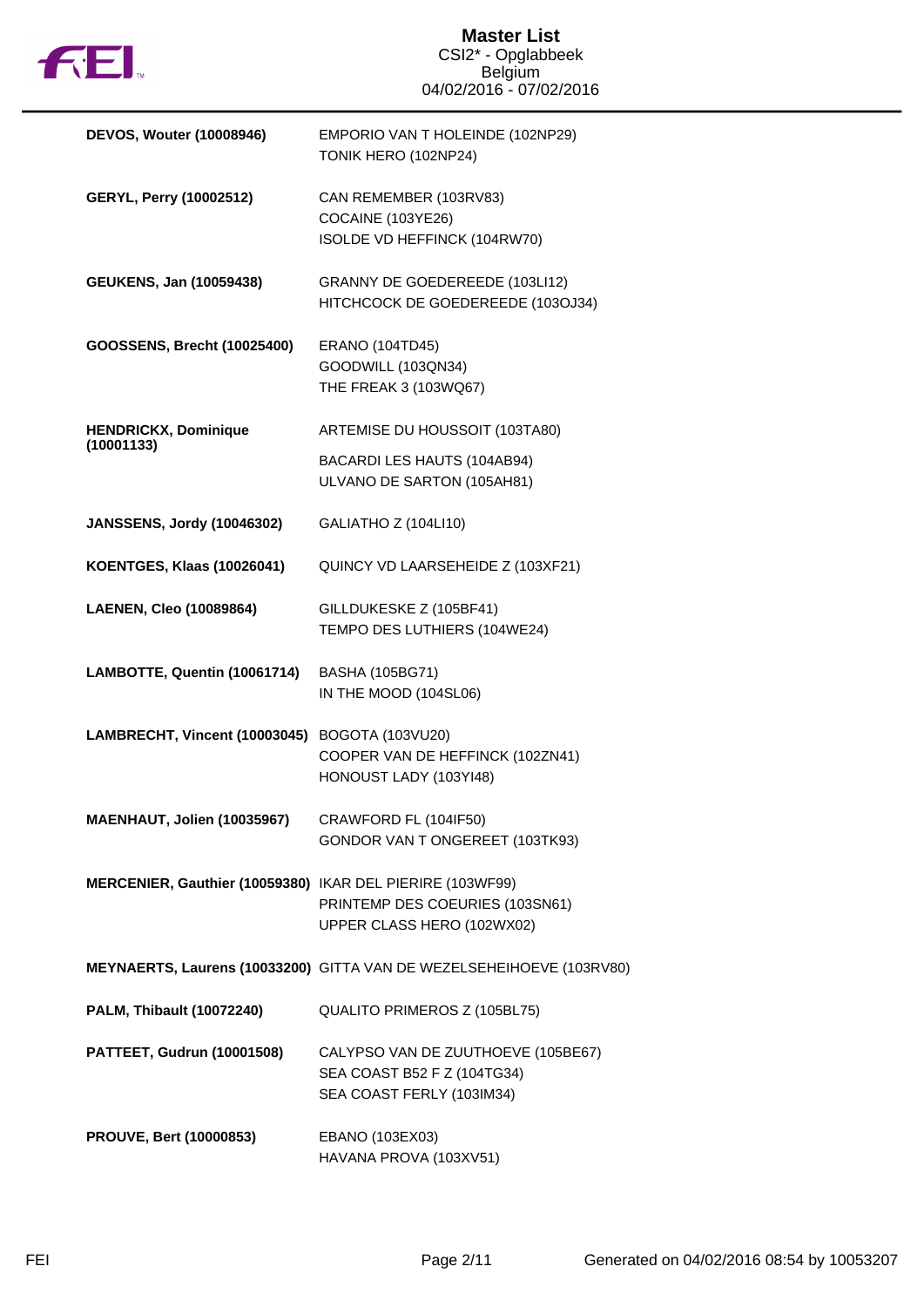

| <b>RUYSEN, Ken (10024411)</b>                          | CARVAGIO Z (103TU20)                                                                            |
|--------------------------------------------------------|-------------------------------------------------------------------------------------------------|
| <b>STOTZEM, Laura (10048698)</b>                       | FURIE Z DE WULF SELECTION (105BK47)                                                             |
| <b>STRUBBE, Elisa (10047863)</b>                       | GLADIATOR VAN 'T PARADIJS (103XT28)<br>QUAQUET DE THURIN (102ZM08)<br>SOIR DES QUARTS (104AS40) |
| TAEIJMANS, Dimitri (10036108)                          | DON'S DIAMANT (104MX48)<br>IMPERATRICE V/D DONKHOEVE (105BL79)                                  |
| THIRY, Kim (10016586)                                  | GIVALE VD WINDHEUVEL (103NK01)<br>IMKE VH PANISHOF (104RH25)                                    |
| <b>THYS, Jens (10085610)</b>                           | CLASH HELDENLAAN Z (104KY21)                                                                    |
| <b>VAN DER STRATEN, Cindy</b><br>(10000995)            | CARIELLE (103WU45)                                                                              |
|                                                        | CHACCO R (104TI01)<br>SHERMAN SITTE (102OA86)                                                   |
| VAN ROOSBROECK, Catherine<br>(10012174)                | GARBO (104UU05)                                                                                 |
|                                                        | GAUTCHO DA QUINTA (103QD26)<br>JADE VAN DE LOCHT (104RW43)                                      |
| <b>VAN ROOSBROECK, Maurice</b><br>(10011452)           | <b>CUIDAM (104HS54)</b>                                                                         |
| <b>VANDENBERK, Jens (10063281)</b>                     | EOWAN A (105BF38)                                                                               |
| VANDERRIJST, Esther (10046256) CHIQUITA B Z (104MS53)  |                                                                                                 |
| VANDERWEGEN, Neal (10071615) HARISKA V/H SAS (103YP57) |                                                                                                 |
| <b>VERDEGEM, Koen (10061844)</b>                       | GURSA VAN DEN DAEL (104CL48)<br>HARRY VAN EGENHOVEN (104CL52)                                   |
|                                                        | VERHEYDEN, Stefanie (10059428) GRIBALDI VAN 'T 'S GRAVENHOF (104AH93)                           |
| <b>VERHULSEL, Christophe</b><br>(10045393)             | CHAPLIN 92 (104TF81)                                                                            |
|                                                        | JAMAICA VAN PAEMEL (104VL00)<br>TWILLDAY DE SAINT SIMEON (104NH08)                              |
| <b>VERMEIR, Wilm (10012099)</b>                        | HACIENDA D'EVERSEM (104ZO13)<br>ILLEGANT (104SQ64)<br>JANOE VAN HET STEENTJE (104ZC96)          |
| WILLEMS, Nathalie (10021933)                           | CLEVER BRABANT LEASE (104CF72)<br><b>WINNER R (102SW44)</b>                                     |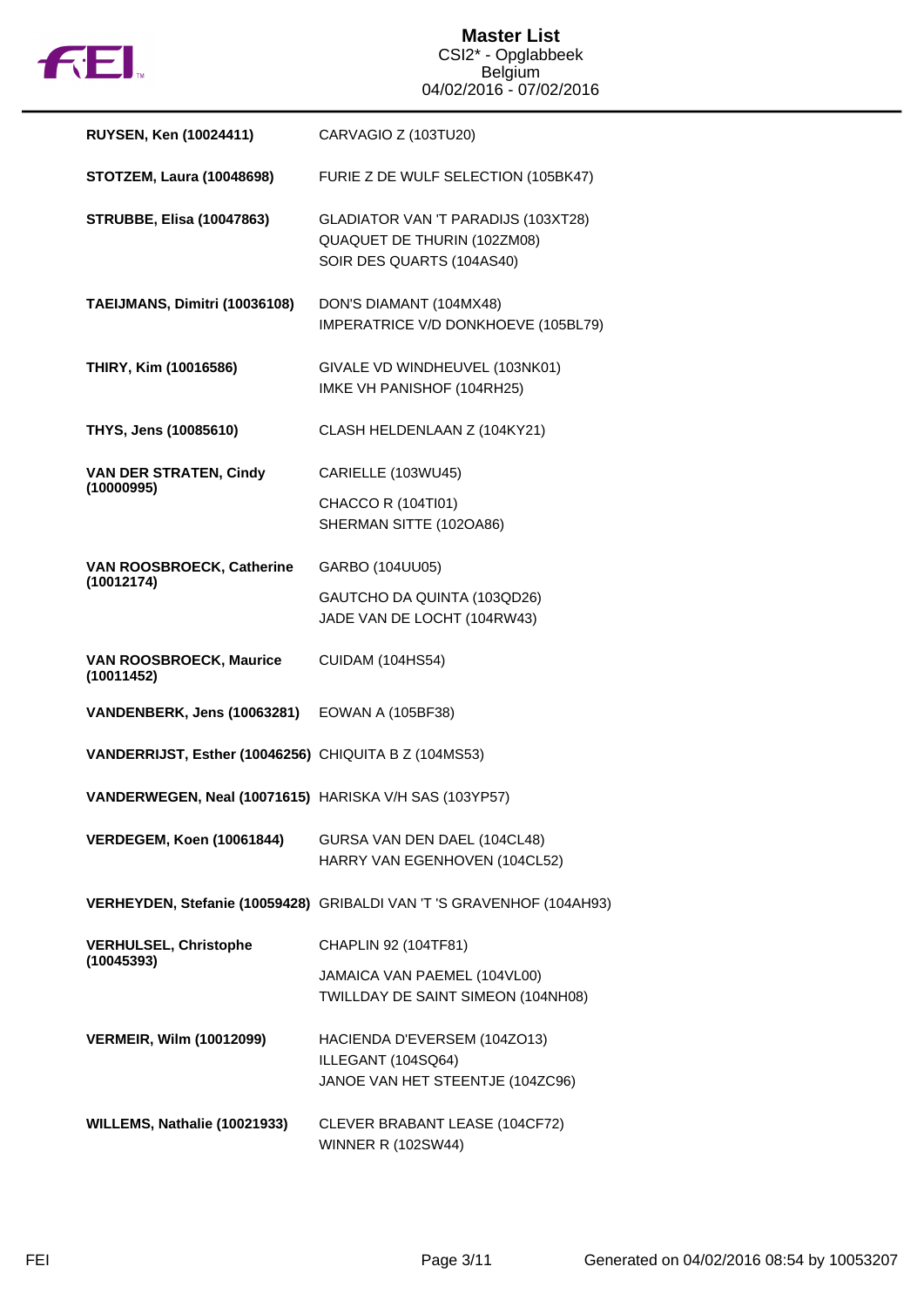

| <b>Brazil</b>                                     | Athletes: 10 Horses: 24                                                                                           |
|---------------------------------------------------|-------------------------------------------------------------------------------------------------------------------|
| ABREU JUNIOR, Adir (10040121)                     | CHACTONUS 2 (104OM03)<br>CULA LOU V (104QM08)                                                                     |
| CASTRO, João Victor (10079858)                    | HALLINA DE MUZE (104HX29)<br>HILDE (104HI67)<br>QUENTIN PJ (103PG74)                                              |
| <b>CHIAROTTO PENTEADO,</b><br>Fernando (10066336) | DOROTHY MYSTIC ROSE (104QD21)<br>INVISIBLE STAR (104CR64)                                                         |
| <b>FREIRE, Andre (10021879)</b>                   | BROWNBOY (103ZR74)<br>GAINSBOUR DC (103PG22)<br>HADJA VAN ORSHOF (104IK97)                                        |
| <b>MANSUR GUERIOS, Yuri</b><br>(10003109)         | BABYLOTTE (103NG25)<br>CORNET'S DREAM (104EI46)<br>QUARTZ DE LA LANDE (102UW36)                                   |
| MESQUITA, Lucas (10048567)                        | DORLANDA (105AC33)<br>FLORIEKE (104NY92)                                                                          |
| <b>MODOLO ZANOTELLI, Marcos</b><br>(10104235)     | OLYMPICHORSES OLIANDER (BEL42477)                                                                                 |
| <b>MODOLO ZANOTELLI, Marlon</b><br>(10031717)     | BARCELONA (104EG68)<br>CLINTON VII (103VG38)<br><b>GENESIS (103XX38)</b>                                          |
| <b>REIN, Michelle (10114461)</b>                  | CATIJA ET Z (102XF87)<br>GOOD LUCK D ARCO TER LINDEN (103MK53)                                                    |
| (10041899)                                        | RODRIGUES NEVES, Luis Antonio M OMERO DELL ALBERESE (102SQ22)<br>SIRE ONE (103OI71)<br>SOUAD DE KERGANE (104CZ11) |
| Colombia<br><b>DIAZ ORTEGA, Santiago</b>          | Athletes: 2 Horses: 3<br>AYMARA DES BERGERIES (103XK40)                                                           |
| (10072598)<br><b>TORO, Nicolas (10027138)</b>     | D ALBA R 15 (104JG90)<br>RIBALOU DES DAMES (103KQ91)                                                              |
| با مرد ممر مر                                     |                                                                                                                   |



Athlete: 1 Horses: 3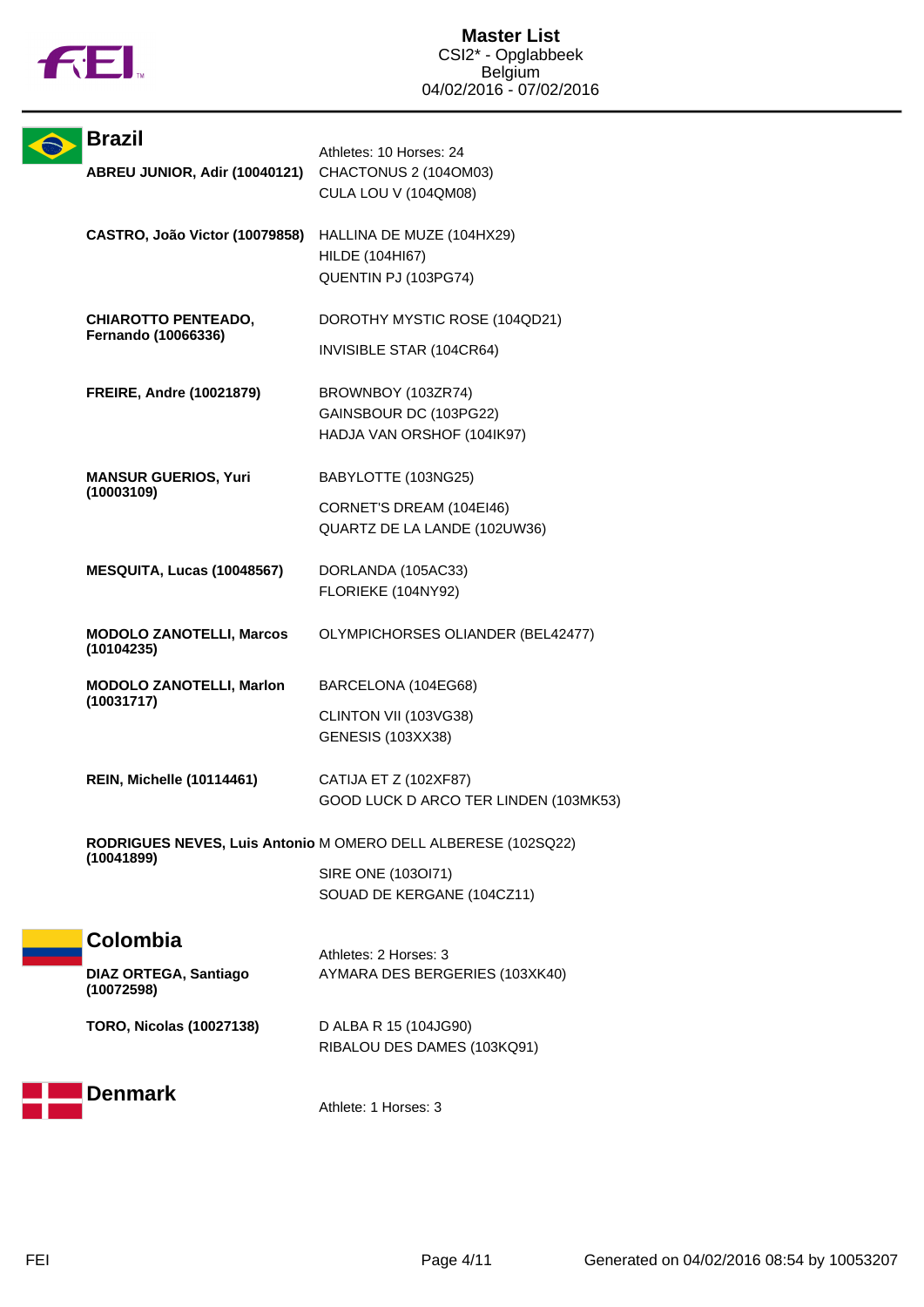|   | <b>FEI.</b>                                        | <b>Master List</b><br>CSI2* - Opglabbeek<br><b>Belgium</b><br>04/02/2016 - 07/02/2016                           |
|---|----------------------------------------------------|-----------------------------------------------------------------------------------------------------------------|
|   | GRAM, Morten (10002341)                            | CHICO II (103FQ42)<br>LARYDA (104PL03)<br>QUANSSINI (103NU46)                                                   |
| Ŵ | <b>Egypt</b><br>SAÏD, Abdel (10047111)             | Athlete: 1 Horses: 3<br>IMKE 111 (104MZ97)<br>ITCHY VAN HET LAMBROECK (104YL60)<br>QUIDO REBEL (103XR67)        |
|   | <b>France</b><br><b>POSTILLON, Lara (10020024)</b> | Athlete: 1 Horses: 3<br>PIMM'S DU COTY (102TC61)<br>VICTORY DE BORY (104PL87)<br><b>WOMAN (103FP10)</b>         |
|   | Germany<br>BRINKMANN, Markus (10031927)            | Athletes: 7 Horses: 19<br>PIKEUR A KIND OF MAGIC (104NT20)<br>PIKEUR AILTON (102RE51)<br>PIKEUR DYLON (103YO36) |
|   | EDEN, Rafael (10002592)                            | CASHEW CR (104KQ15)<br>QUATTA VH STOKERSHOF (104GX29)<br>TAO DU GOSSET (104RG83)                                |
|   | KOCH, Philip (10076885)                            | ALMARA 7 (103UY69)<br>CEES 5 (103VR56)<br>CRACKER JACK 5 (GER44045)                                             |
|   | KRUSE, Elisabeth (10006755)                        | <b>CELLIE 2 (104HK65)</b><br>CHECKY'S POINT (104RU40)<br>LANDO'S STAR (103CD70)                                 |
|   | KUKUK, Christian (10087876)                        | ALENA 52 (1041E42)<br>CARILOT (104DM19)<br>SOWIE DU S (104UH54)                                                 |
|   | NAGEL-TORNAU, Sarah<br>(10018921)                  | <b>BAQUERO 6 (104ZT88)</b><br>CANDO 6 (104EB00)<br>CHALETTA (104DL23)                                           |
|   | SALZGEBER, Franz (10046783)                        | COUS COUS QUE (103UF45)                                                                                         |
|   | Great Britain                                      | Athletes: 4 Horses: 9                                                                                           |
|   | DICKSON, Danielle (10117160)                       | <b>UNO (104SN13)</b>                                                                                            |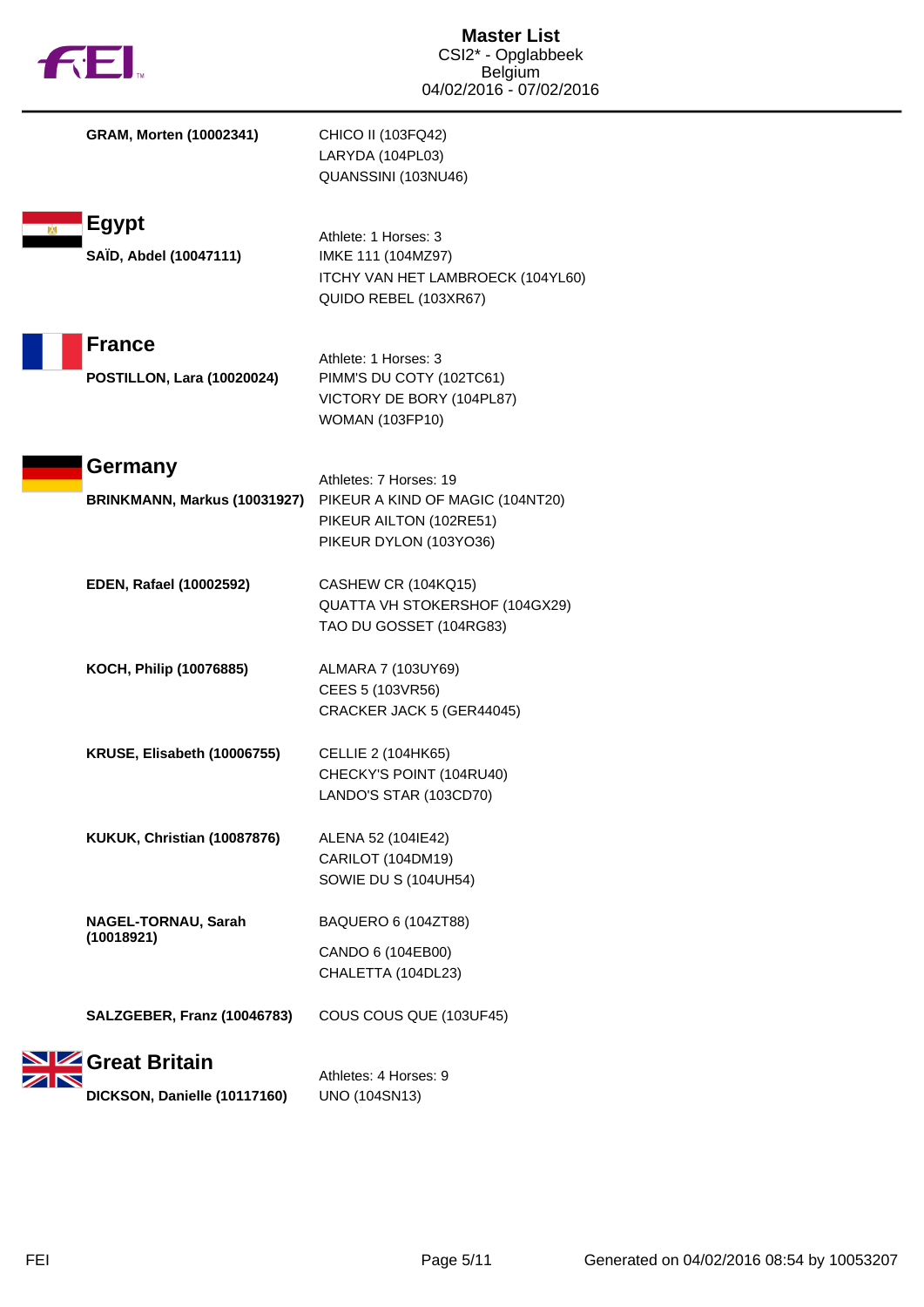|   | FEI.                                                | <b>Master List</b><br>CSI2* - Opglabbeek<br><b>Belgium</b><br>04/02/2016 - 07/02/2016            |
|---|-----------------------------------------------------|--------------------------------------------------------------------------------------------------|
|   | DREA, Jessie (10035122)                             | JAVAS WILD CHILD (103ZW82)<br>MULLAGHDRIN TOUCH THE STARS (103KL02)<br>OBOS DELIGHTFUL (103YB15) |
|   | <b>HUTTON, Samuel (10041033)</b>                    | CARITA GRATIA (103WG28)<br>FIN FIN (103MZ16)<br>HAYLIE VD GROENENDIJK (103LY30)                  |
|   | <b>MINCHER, Julian (10107649)</b>                   | RENAISSANCE (104FM73)<br>RISK IT (105BB90)                                                       |
|   | Greece<br>MYTILINEOU, Hannah (10001538)             | Athletes: 2 Horses: 6<br>BROADWAY (103MB10)<br>CALYSTA (104MG29)<br>CLAUDIA (GRE40185)           |
|   | MYTILINEOU, Ioli (10065074)                         | ASCOT 76 (GER42236)<br>COMPANION (102MD38)<br>LAVERIN DE SAAR (104DE18)                          |
|   | <b>Hong Kong</b>                                    | Athlete: 1 Horse: 1                                                                              |
|   | <b>LYRA, Clarissa (10059083)</b>                    | BALOUBETTA DU SOLEIL (102ZD89)                                                                   |
|   | <b>Hungary</b><br><b>KRUCSÓ, Balázs (10011487)</b>  | Athlete: 1 Horses: 3<br>CHAMROI (104EE68)<br>LADY LINDENHOF (FRA44588)<br>SAKANN (103VV16)       |
|   | <b>Ireland</b><br><b>COURNANE, Brian (10025020)</b> | Athletes: 3 Horses: 5<br>ELWOOD 13 (104CO87)<br>JAVAS KELTIC MIST (104IG01)                      |
|   | DOYLE, Damian (10072205)                            | EXTRA SPECIAL (104GJ16)                                                                          |
|   |                                                     | HUTCHINSON, Michael (10081809) GARINCO VAN DE LIJNSAERD (103RD91)<br><b>HHS FLO (103DT85)</b>    |
| ✿ | <b>Israel</b><br><b>ARTOUL, Elias (10112718)</b>    | Athletes: 3 Horses: 6<br>ESPRI (103SM58)<br>KAPRICE Z (104XK19)<br>VA TOUT (104PA88)             |
|   | CATS, Hadar (10114039)                              | ASTERIX (104PL05)<br><b>EDITA (104SS77)</b>                                                      |
|   | YANIV, Elad (10011422)                              | CARRERA 58 (103FC91)                                                                             |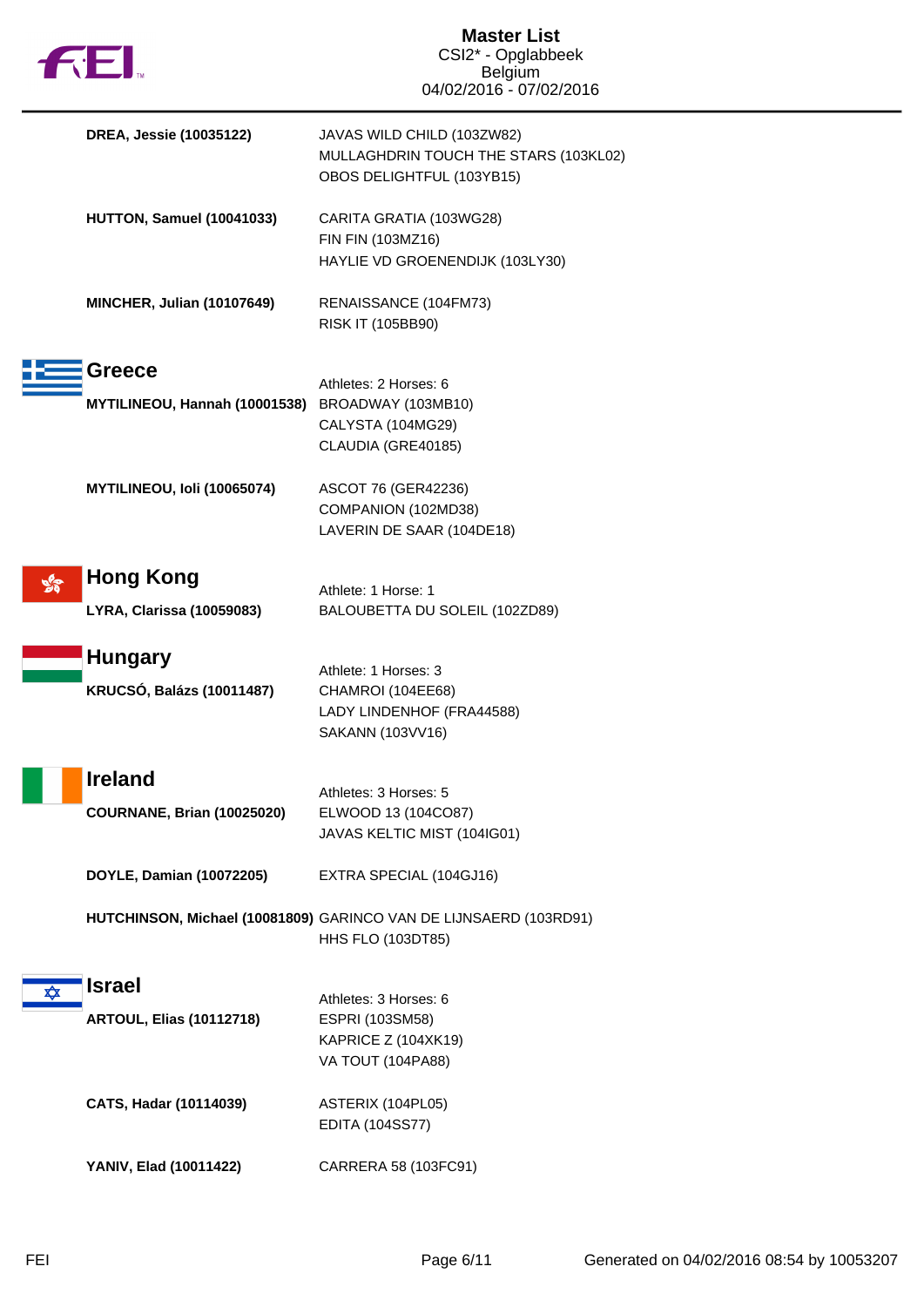

|                      | <b>Italy</b><br>BARBIERI, Jessica (10025160)         | Athletes: 5 Horses: 10<br>I QUINCY M.L. (104QK20)                                                         |
|----------------------|------------------------------------------------------|-----------------------------------------------------------------------------------------------------------|
|                      | <b>BIANCHI, Matilde Giorgia</b><br>(10033971)        | COEUR BLESSE Z (102NF10)<br>LEJANO (102YW29)                                                              |
|                      | BRUGNOLI, Gianluca (10038055)                        | <b>CUARTA (103VO38)</b>                                                                                   |
|                      | BUCCI, Piergiorgio (10016401)                        | CHIBA CHIBA (104IG79)<br>HEARTBREAKER VD ACHTERHOE (103WG77)<br>UGANO DE COQUERIE (104LL85)               |
|                      | PIZZATO, Manuel (10016350)                           | BLUE BOY V. BERKENBROECK (BEL41026)<br>GASSINA DE FRIBOIS (103TN38)<br>PRINCESKA DELA BROSSE (103DM09)    |
| $\mathsf{C}^{\star}$ | Libya<br>AL ASHAEL, Ashraf (10021420)                | Athlete: 1 Horse: 1<br>EXTRA VAN BERKENBROEK (103CV66)                                                    |
|                      | Luxembourg<br><b>GRANGENETTE, Kim (10045260)</b>     | Athletes: 2 Horses: 6<br>BAYLANDO (103TL35)<br>GALOPIN VAN'T POEZELHOF (105BD45)<br>IBLESSE (104YJ53)     |
|                      | <b>THIRY, Liette (10022118)</b>                      | DARISSA 7 (GER45218)<br>DATE NIGHT (104DM80)<br>DIABOLO MENTHE (104EJ24)                                  |
|                      | <b>Mexico</b><br>ALVAREZ, Victoria (10122095)        | Athlete: 1 Horses: 3<br>ARCANTO 2 (103VU54)<br>NADINE (104FA00)<br>ZHIVAGO (103YT94)                      |
|                      | <b>Netherlands</b><br><b>FIJEN, Amber (10048551)</b> | Athletes: 14 Horses: 37<br>ANDINIE LEDIMAR Z (103MB58)<br>BRILJANT (103FQ36)<br>CALIFORNIA BLUE (104SQ82) |
|                      | <b>HEINS, Stefanie (10032256)</b>                    | CEWALDINE (104BE86)<br>DISCOVERY (104LG59)<br>DYANTHA V (104LG58)                                         |
|                      | <b>HOFFMANN - FENTEN, Reggy</b><br>(10002603)        | CHINZANA VAN DE HELLE (BEL41890)<br>FLAIR Z (102WA15)<br>ZORINTE (102NQ22)                                |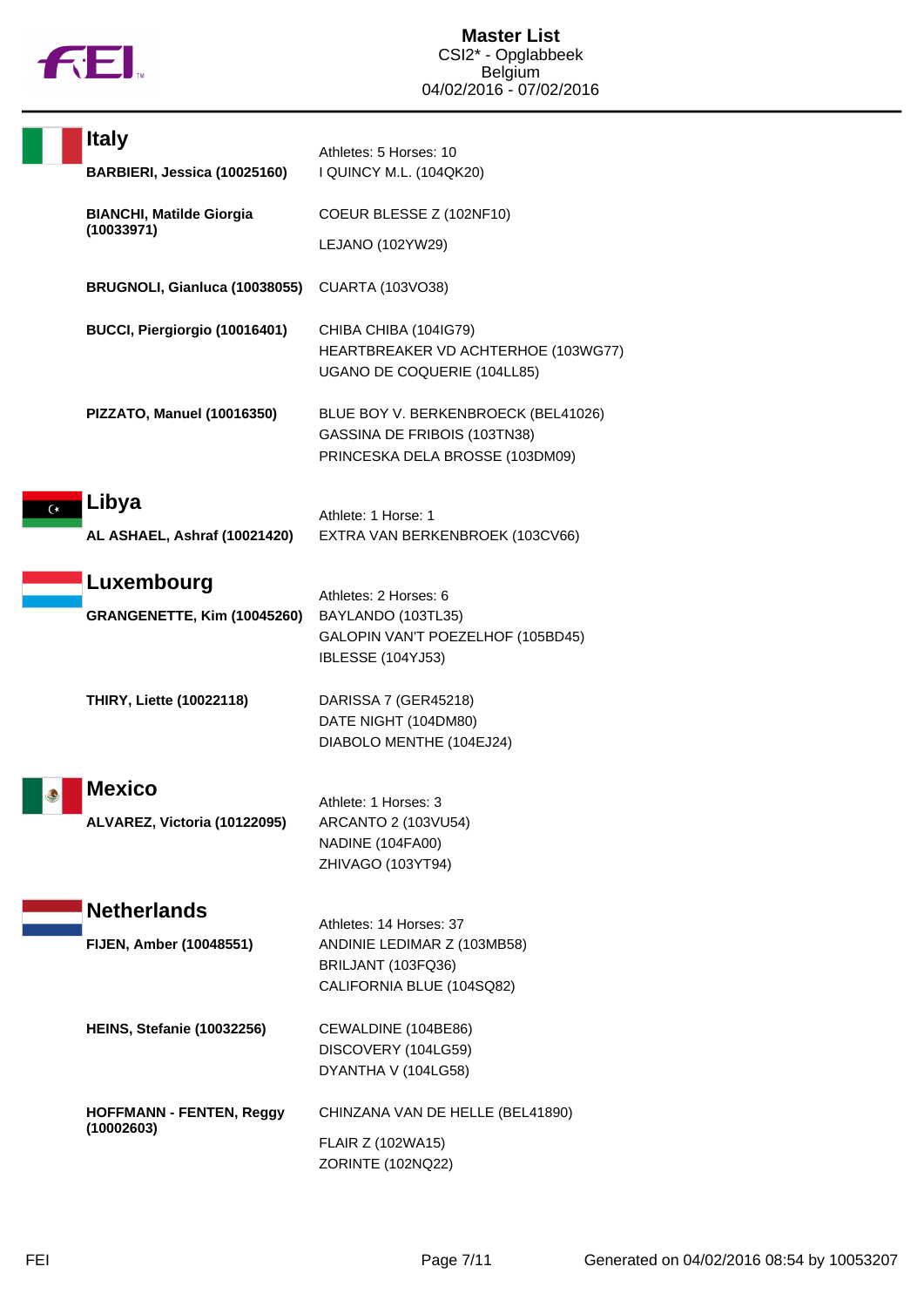

| HOOGENRAAT, Kim (10070936)                              | CAESAR (104CW33)                        |
|---------------------------------------------------------|-----------------------------------------|
|                                                         | CHELSEA (104CK13)<br>TOP GUN (NED42266) |
|                                                         |                                         |
| HUIS IN'T VELD, Carry (10000924) DAME BLANCHE (104JV62) |                                         |
|                                                         | DON JUAN (104RR38)                      |
|                                                         | WHIPPED CREAM (102NI89)                 |
| <b>JOCHEMS, Kelly (10063026)</b>                        | BONTENDRO (104JB68)                     |
|                                                         | ZELENA (102WD04)                        |
| <b>KNAPE, Niels (10043107)</b>                          | BUTTERFLY (103XV40)                     |
|                                                         | CAVENDISH (104BF87)                     |
|                                                         | DANTURA (104VP50)                       |
| LEMMEN, Patrick (10024693)                              | AMERICAN DREAM (105BC50)                |
|                                                         | CHELLO VHVOORBOS Z (103WJ80)            |
|                                                         | SUAREZ (104LJ69)                        |
| MESTROM, Nicole (10120285)                              | ELINA (104VK16)                         |
| SCHUTTERT, Frank (10021399)                             | CHATEL VAN DE WOLFSAKKER (104XH76)      |
|                                                         | CUDIEBLUE (104SE92)                     |
| VAN ASTEN, Mathijs (10002231)                           | ARTISTIC (103UV44)                      |
|                                                         | CHICO (103ML64)                         |
| VERBURGT, Claudia (10040539)                            | ABBERVAIL AMBER (103UU27)               |
|                                                         | ABBERVAIL BILLY (105BM08)               |
|                                                         | ABBERVAIL LIGHTNING (103ER10)           |
| WALLERBOSCH, Rudie (10002690)CALIDUS CC (102VE19)       |                                         |
|                                                         | LUPIN DU PERCHET CH (103XO57)           |
|                                                         | ZOSS (103SK27)                          |
| WOUDSTRA, Hilde (10037149)                              | D ADERMIE R8 (104WN18)                  |
|                                                         | DORINDA (105AT28)                       |
|                                                         | TITANIA (NED42494)                      |
| <b>Norway</b>                                           |                                         |
|                                                         | Athletes: 7 Horses: 14                  |
| ALVER, Camilla Marie (10044385) ADAGIO 94 (102TK15)     | SIMMERICK (104SL20)                     |
|                                                         |                                         |
| <b>ASKELAND, Guro (10054452)</b>                        | GALLIANT III (102MI30)                  |
| HATTELAND, Cecilie (10006742)                           | ALEX (104LZ95)                          |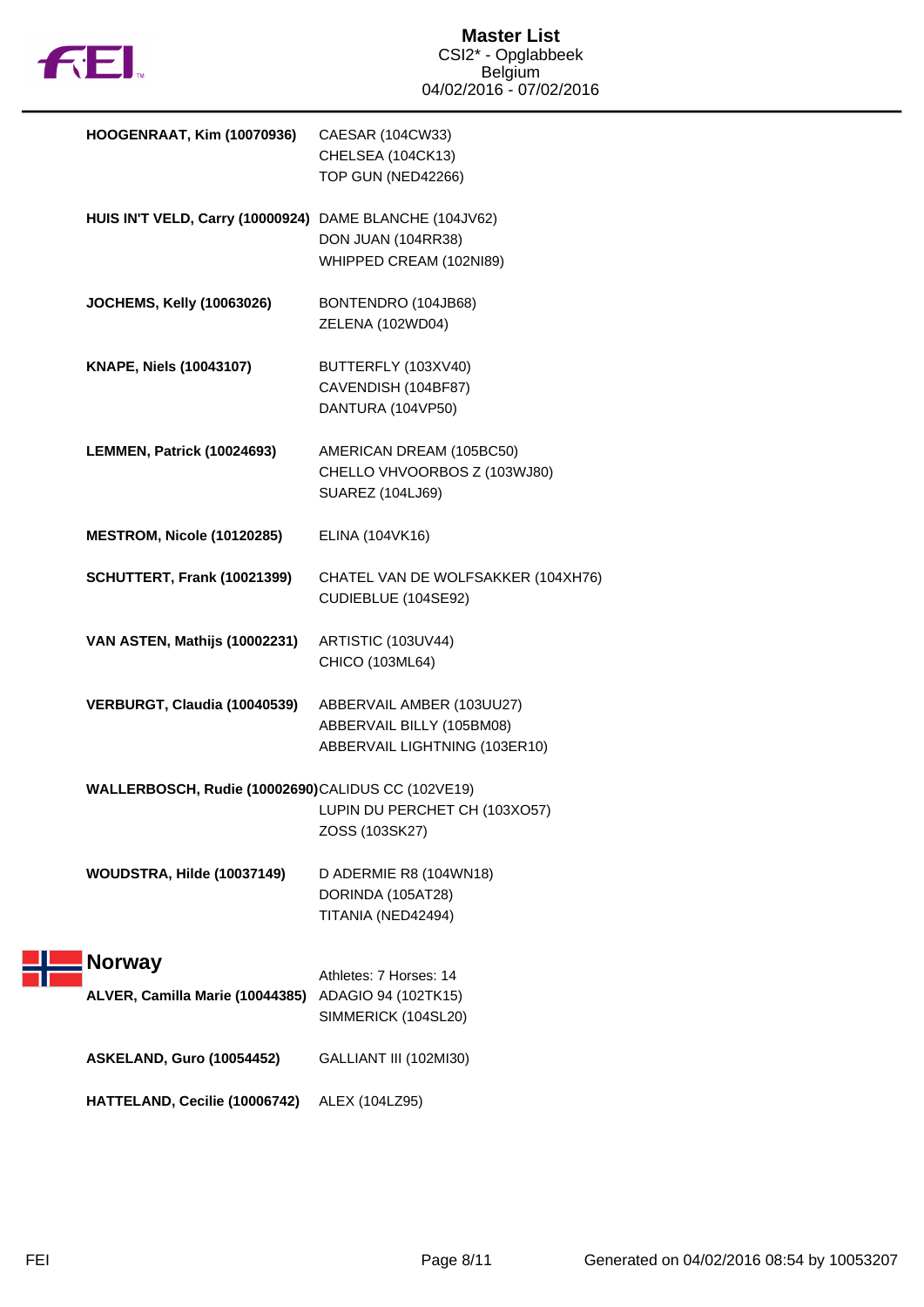

| <b>HENRIKSEN, Therese S.</b> | DICASI OH (103SA45)                                                 |                                                                                       |
|------------------------------|---------------------------------------------------------------------|---------------------------------------------------------------------------------------|
|                              | (10007923)                                                          | DREE BOEKEN'S PIROSCHKA (104QI54)<br>WERVEL WIND (103BQ79)                            |
|                              | JOHANSEN, Espen K. (10066255) CARETINO T (103IW26)                  | CLOUSEAU VD HELLE Z (103YL85)<br>HERITAGE DE GOEDEREEDE (103LI15)                     |
|                              | SKOLLERUD, Marit H. (10024502) BARCELONA (103IU00)                  | CHICA FINO (104NL25)<br>GANDHI VAN ORSHOF (104AR53)                                   |
|                              | <b>THOLO, Cathrine Bjordal</b><br>(10072060)                        | JUMPING SO EASY (103WU48)                                                             |
|                              | <b>People's Republic of</b>                                         | Athlete: 1 Horse: 1                                                                   |
|                              | China<br>ZHAO, Zhiwen (daniel) (10029418) POMMEAU DU HEUP (102QB17) |                                                                                       |
|                              | Qatar                                                               | Athlete: 1 Horses: 2                                                                  |
|                              | MOHAMMED, Bassem Hassan<br>(10082635)                               | ARGELITH SQUID (103WO59)                                                              |
|                              |                                                                     | <b>CLIFF Z (104EU50)</b>                                                              |
|                              |                                                                     |                                                                                       |
|                              | <b>Spain</b>                                                        |                                                                                       |
|                              | <b>CORDON, Pilar Lucrecia</b>                                       | Athletes: 3 Horses: 7<br>GRIBOUILLE DU LYS (103XT21)                                  |
|                              | (10000510)                                                          | <b>HARLEY (103ET79)</b><br>NUAGE BLEU (102QX91)                                       |
|                              | NUÑEZ RIVA, Santiago (10056824) MONALISA LS (MEX40447)              | QUARELA DE TOSCANE (102UU89)<br>VIDAR (NL) (FRA45829)                                 |
|                              | <b>ROGER IBARS, Gabriela</b><br>(10083347)                          | CRAZY DIAMOND (102NM46)                                                               |
|                              | <b>Sweden</b>                                                       |                                                                                       |
|                              | FREDRICSON, Jens (10000392)                                         | Athletes: 10 Horses: 27<br>LUXEMBOURG S.E (104CK50)<br>UNCANTO DI VILLAGANA (103DU74) |
|                              | <b>HELLSTRÖM, Wilma Charlotte</b>                                   | BILL BREAKER (102NH70)                                                                |
|                              | (10027370)                                                          | CILLARNEY (104AO19)                                                                   |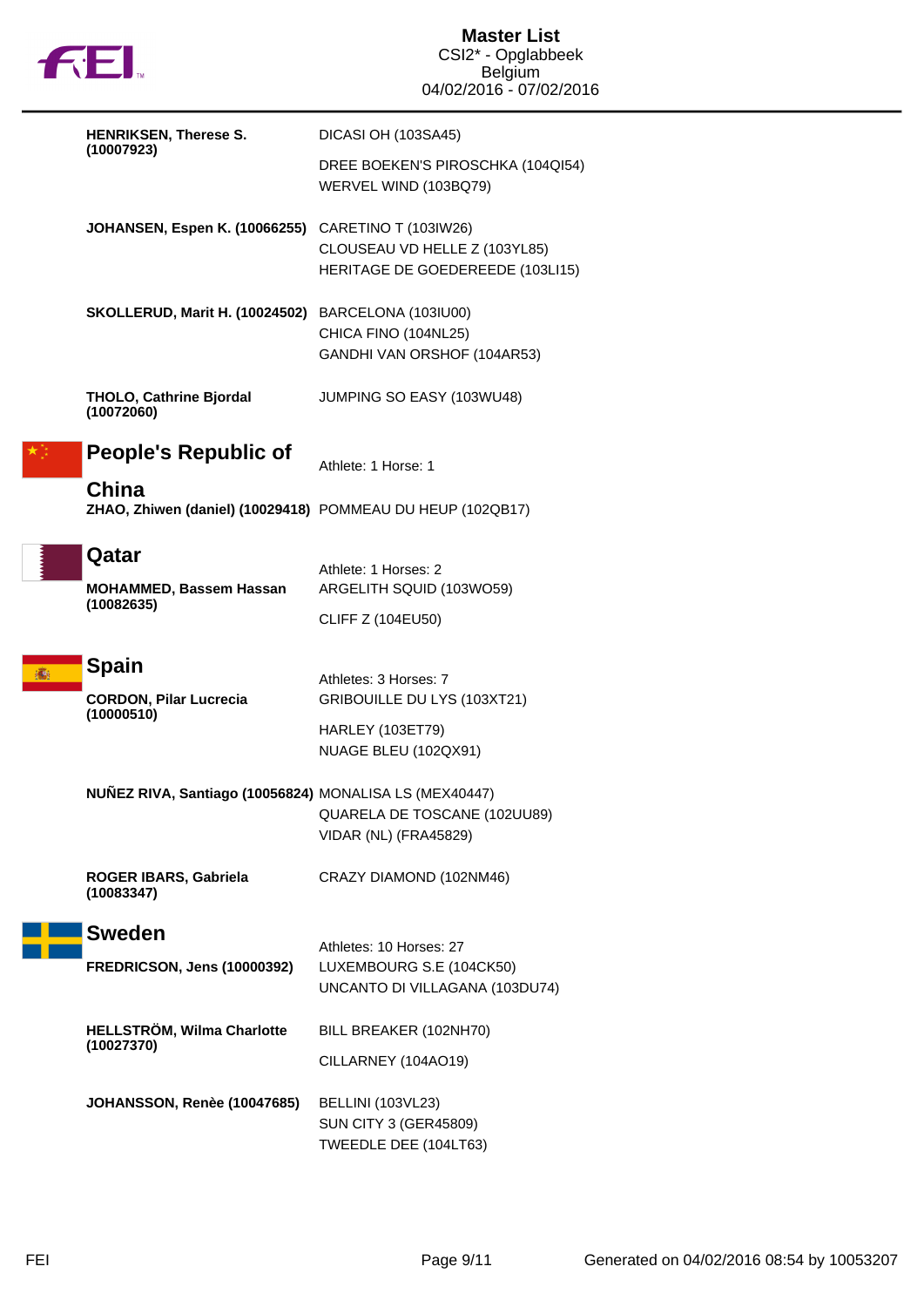

| <b>KROON, Sofia (10007924)</b>     | <b>BETINA (103VR90)</b><br>LUCKY SILVANA Z (103XZ51)                               |
|------------------------------------|------------------------------------------------------------------------------------|
| LILLJE, Stina (10055283)           | LI TORIMO (104SA07)<br>LITTLE TORNADO (104QB17)<br>RIHANNA K (104PK78)             |
| MARTINSEN, Karin (10077662)        | CAJZA CAVAT (104JB11)<br>CONDELLO (103EF34)<br><b>QUANTOS (102SV83)</b>            |
| <b>WALLIN, Hedda (10064124)</b>    | BIENVENUE T (103RU27)<br>DARMEN VAN DE ZUUTHOEVE (102PE23)<br>PANDORA VG (104RH51) |
| WESTBORG, Sofia (10071364)         | KEVE (103EQ43)<br>SALUT D'AMOUR (102XP15)<br>WOLINA ROUNDTHORN (104SQ35)           |
| WIDLUND, Kristoffer (10015866)     | CLEAR LADY (103FD54)<br>HAUTAIN VAN T PARADIJS (104CG95)<br>HUNTER C (104FN46)     |
| ZAKARIASSON, Linn (10043296)       | CEASAR 16 (104DF99)<br>CHADES OF BLUE (104XD74)<br>NOBLE CALIPPO (104ZC02)         |
| <b>Switzerland</b>                 |                                                                                    |
| BRAUCHLI, Kiyomi (10118490)        | Athletes: 4 Horses: 11<br>BOOMER VAN T HEIKE (BEL40887)<br><b>CURTIE (104FA20)</b> |
| <b>CROTTA, Clarissa (10000998)</b> | CARAMSIN (103DF26)<br>CON PLEASURE (103QB93)<br>STALYPSA (104XG07)                 |
| LAZZAROTTO, Deborah<br>(10010608)  | HUDSON III (103RZ69)                                                               |
|                                    | JOKER 538 (103HZ64)<br>PSG SIR (104GX23)                                           |
| SEYDOUX, Florence (10066997)       | CLEVER PKZ (104BR46)<br>QUICK STEPP (102MJ74)<br>STARLETTE DE MAILLET (103RE82)    |
| <b>Turkey</b>                      | Athletes: 4 Horses: 8                                                              |
| AZAK, Burak (10063913)             | DADULLAH (104RE22)                                                                 |